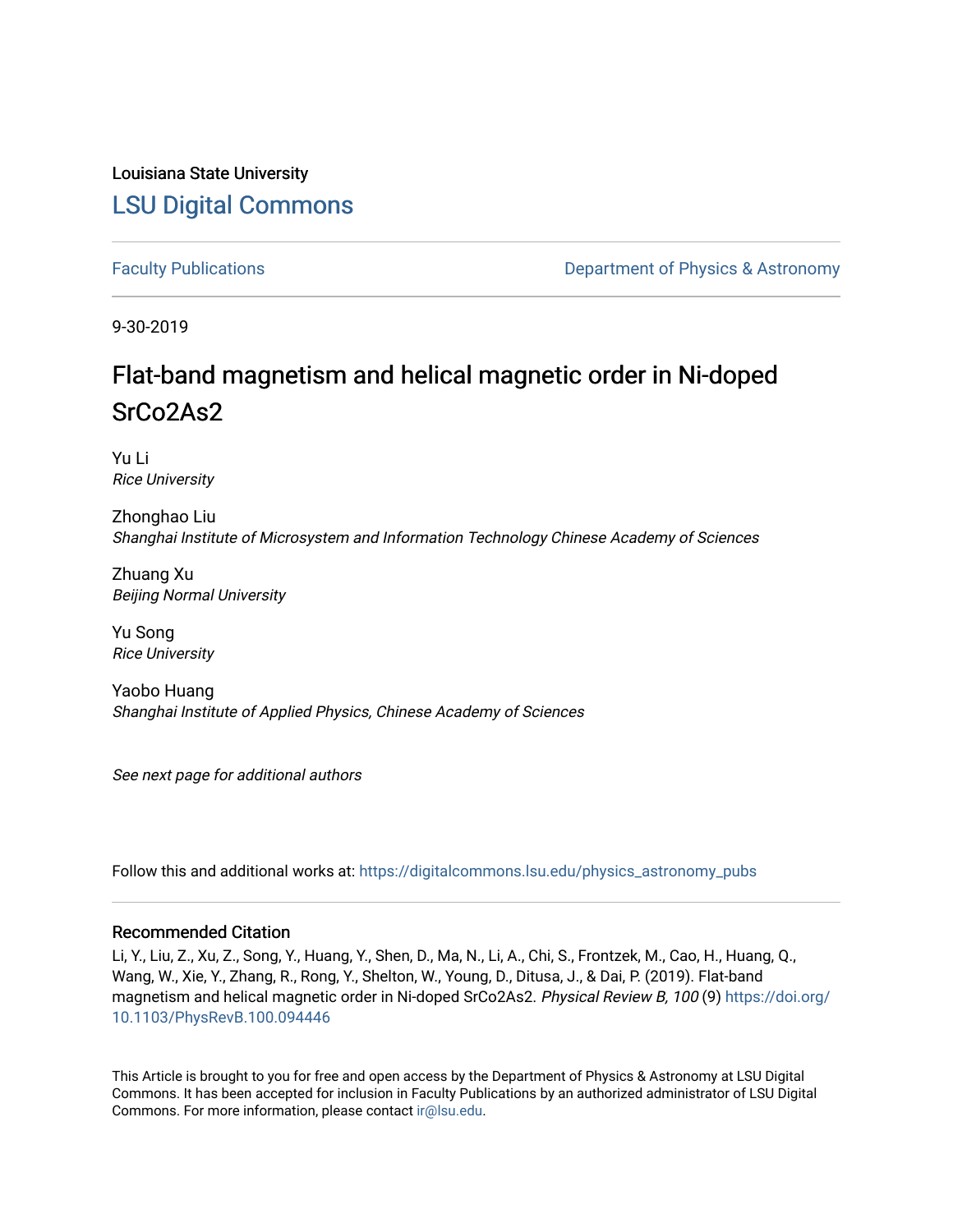### Authors

Yu Li, Zhonghao Liu, Zhuang Xu, Yu Song, Yaobo Huang, Dawei Shen, Ni Ma, Ang Li, Songxue Chi, Matthias Frontzek, Huibo Cao, Qingzhen Huang, Weiyi Wang, Yaofeng Xie, Rui Zhang, Yan Rong, William A. Shelton, David P. Young, J. F. Ditusa, and Pengcheng Dai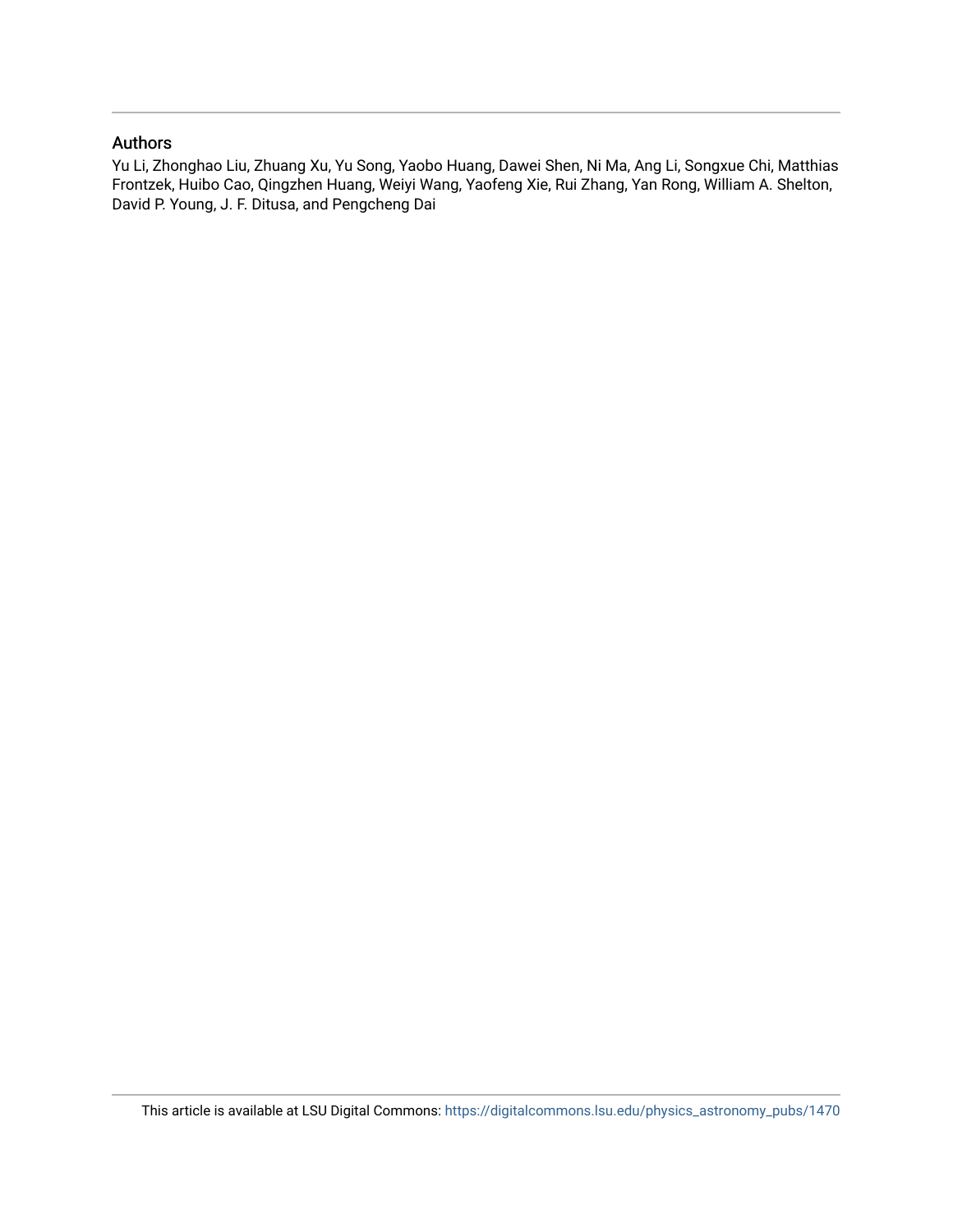#### Flat band magnetism and helical magnetic order in Ni-doped  $\rm SrCo_2As_2$

Yu Li,<sup>1, 2,</sup> [∗](#page-9-0) Zhonghao Liu,<sup>3,[†](#page-9-1)</sup> Zhuang Xu,<sup>4</sup> Yu Song,<sup>1</sup> Yaobo Huang,<sup>5</sup> Dawei Shen,<sup>3</sup> Ni Ma,<sup>3</sup> Ang Li,<sup>3</sup>

Songxue Chi,<sup>6</sup> Matthias Frontzek,<sup>6</sup> Huibo Cao,<sup>6</sup> Qingzhen Huang,<sup>7</sup> Weiyi Wang,<sup>1</sup> Yaofeng Xie,<sup>1</sup> Rui

Zhang,<sup>1</sup> Yan Rong,<sup>4</sup> William A. Shelton,<sup>8</sup> David P. Young,<sup>2</sup> J. F. DiTusa,<sup>2, [‡](#page-9-2)</sup> and Pengcheng Dai<sup>1,4, [§](#page-9-3)</sup>

 $1$  Department of Physics and Astronomy, Rice University, Houston, TX 77005, USA

 $^{2}$ Department of Physics & Astronomy, Louisiana State University, Baton Rouge, LA 70803, USA

<sup>3</sup>State Key Laboratory of Functional Materials for Informatics and Center for Excellence in Superconducting Electronics,

<sup>4</sup>Center for Advanced Quantum Studies and Department of Physics,

 $5$ Shanghai Synchrotron Radiation Facility, Shanghai Institute of Applied Physics,

Chinese Academy of Sciences, Shanghai 201204, China

 $6$ Quantum Condensed Matter Division, Oak Ridge National Laboratory, Oak Ridge, TN 37831, USA

<sup>7</sup>NIST Center for Neutron Research, National Institute of Standards and Technology, Gaithersburg, MD 20899, USA

 $8D$ epartment of Chemical Engineering, Louisiana State University, Baton Rouge, LA 70803, USA

(Dated: September 23, 2019)

A series of  $Sr(Co_{1-x}Ni_x)_{2}As_{2}$  single crystals was synthesized allowing a comprehensive phase diagram with respect to field, temperature, and chemical substitution to be established. Our neutron diffraction experiments revealed a helimagnetic order with magnetic moments ferromagnetically (FM) aligned in the ab plane and a helimagnetic wavevector of  $q = (0, 0, 0.56)$  for  $x = 0.1$ . The combination of neutron diffraction and angle-resolved photoemission spectroscopy (ARPES) measurements show that the tuning of a flat band with  $d_{x^2-y^2}$  orbital character drives the helimagnetism and indicates the possibility of a quantum order-by-disorder mechanism.

#### I. INTRODUCTION

The exploration of materials in proximity to quantum phase transitions is a fruitful area for discovering exotic states of matter due to the strong influence of quantum fluctuations. This idea can be traced to Villain who coined the name order-by-disorder when investigating fru[s](#page-9-4)trated insulating magnets<sup>1</sup>. The central idea refers to the fact that quantum fluctuations, akin to classical entropic effects, can lift the large degeneracy of ground states and favor a particular order, hence the term order- $by-disorder<sup>2</sup>$  $by-disorder<sup>2</sup>$  $by-disorder<sup>2</sup>$ . This is considered to be the quantum equivalent to the theme used to explain a variety of phenomena including surface tension and DNA folding, and has been employed to explain unconventional superconductivity<sup>[3](#page-9-6)</sup> and even emergent gravity<sup>[4](#page-9-7)</sup>. There is large recent theoretical interest in itinerant ferromagnets in which quantum fluctuations dominate and drive the system into a variety of novel magnetic states in the vicinity of a quantum critical point $5^{-7}$  $5^{-7}$ , such as a helical state driven by ferromagnetic (FM) spin fluctuations. Meanwhile, as an origin of ferromagnetism complementary to that described by Nagaoka<sup>[8](#page-10-1)</sup>, flat-band physics<sup>[9](#page-10-2)</sup> has garnered attention since it provides fertile ground for diverse interactiondriven quantum phases including FM order, a Mott in-sulating phase<sup>[10](#page-10-3)</sup>, and superconductivity<sup>[11](#page-10-4)</sup>. Therefore, it is interesting to search for helimagnetism associated with a flat-band lying close to the chemical potential in a material close to a quantum critical point.

In the  $A\text{Fe}_2\text{As}_2$  ( $A = \text{Ca,Sr,Ba}$ ) family of iron pnictides, it is well known that the superconducting electron pairing is attributed to antiferromagnetic (AF) spin fluctuations<sup>[12](#page-10-5)[,13](#page-10-6)</sup>. However, FM spin fluctuations may

also be important to electron pairing  $14,15$  $14,15$  and were recently observed in Co-substituted compounds by nuclear magnetic resonance  $(NMR)^{16}$  $(NMR)^{16}$  $(NMR)^{16}$  and neutron scat-tering experiments<sup>[17](#page-10-10)[,18](#page-10-11)</sup>. Furthermore, electronic structure calculations[19](#page-10-12)[,20](#page-10-13) and angle resolved photoemission spectroscopy (ARPES) experiments indicate that  $ACo<sub>2</sub>As<sub>2</sub><sup>17,21,22</sup>$  $ACo<sub>2</sub>As<sub>2</sub><sup>17,21,22</sup>$  $ACo<sub>2</sub>As<sub>2</sub><sup>17,21,22</sup>$  $ACo<sub>2</sub>As<sub>2</sub><sup>17,21,22</sup>$  $ACo<sub>2</sub>As<sub>2</sub><sup>17,21,22</sup>$  is in proximity to a FM instability due to the existence of a flat band nearby the Fermi level, although these materials remain paramagnetic down to  $2 K$  with AF low energy spin fluctuations<sup>[17](#page-10-10)</sup>. Since chemical substitution can shift the Fermi level relative to the band structure<sup>[23](#page-10-16)</sup>, substitution of Co with Ni will drive the system toward a Van Hove singularity associated with the flat band and efficiently promote the FM instability. Therefore, it is interesting to investigate how AF and FM spin fluctuations evolve in  $A(\text{Co}_{1-x}\text{Ni}_x)_2\text{As}_2$  and to explore the relevant emergent phenomena.

We successfully synthesized single crystals  $[Fig.1(a)]$ of a series of  $Sr(Co_{1-x}Ni_x)_2As_2$  with a range of Ni concentrations between 0 and 0.6, and carried out systematic magnetic susceptibility,  $\chi$ , and magnetization,  $M$ , measurements.  $Sr(Co_{1-x}Ni_x)_2As_2$  has a ThCr<sub>2</sub>Si<sub>2</sub>-type body-centered tetragonal crystal structure with no in-dication of a structural transition [Fig. 1(b)]<sup>[24](#page-10-17)</sup>. Considering both  $\rm SrCo_2As_2^{17,19}$  $\rm SrCo_2As_2^{17,19}$  $\rm SrCo_2As_2^{17,19}$  $\rm SrCo_2As_2^{17,19}$  and  $\rm SrNi_2As_2^{25}$  $\rm SrNi_2As_2^{25}$  $\rm SrNi_2As_2^{25}$  are paramangetic without magnetic order at low temperature, it is surprising that we discovered a helical magnetic order in  $Sr(Co_{0.9}Ni_{0.1})_2As_2$  with a magnetic wave vector  $q =$  $(0,0,0.56)$  and transition temperature  $T_c = 28$  K [Fig.  $1(c)$  and  $2(c)$ . We find that the transition temperature varies systematically with substitution and has maximum value at  $x = 0.1$  from susceptibility measurements [Fig.  $2(c)$ . Our results suggests that the ground state is he-

SIMIT, Chinese Academy of Sciences, Shanghai 200050, China

Beijing Normal University, Beijing 100875, China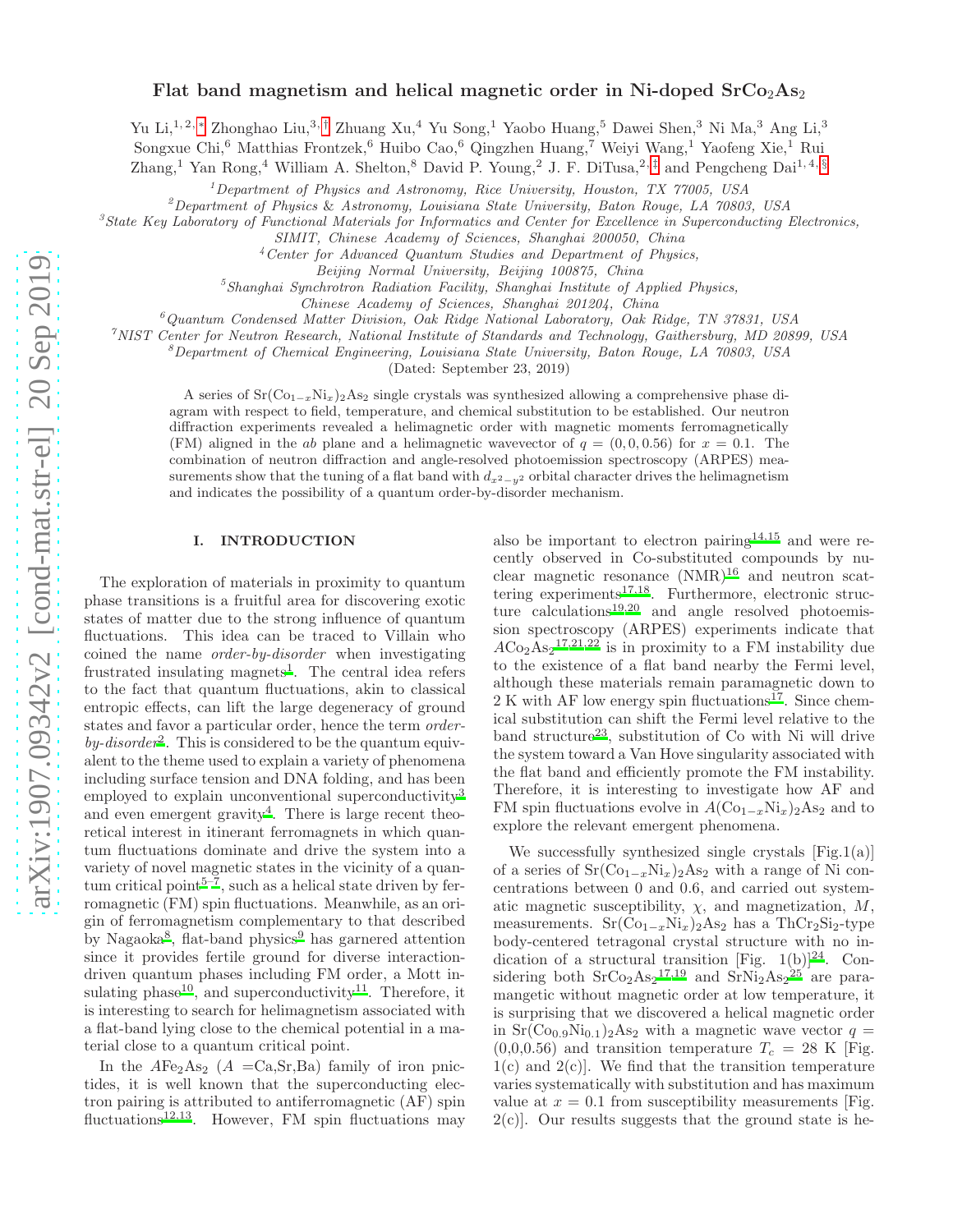limagnetic (HM) with moments lying parallel to the ab easy plane while rotating with respect to the c-axis in adjacent layers [Fig. 1(c)]. Measurements of  $M(H)$  with an in-plane magnetic field at low temperatures (2 K  $\leq T \leq$ 4 K) demonstrate a two-step transition from HM order first into a partially polarized magnetic (PPM) phase and ultimately into a fully polarized magnetic (FPM) state. Under a field parallel with the c-axis, the magnetization is linearly dependent on  $H$  prior to saturation at the higher field. Combining neutron diffraction and ARPES experiments, we established a close connection between the magnetic moments and a flat band of the  $d_{x^2-y^2}$  orbital character. Since it was suggested that  $BaCo<sub>2</sub>As<sub>2</sub>$  is a quantum paramagnet near a FM critical point $2^{2,26}$  $2^{2,26}$  $2^{2,26}$ , the helimagnetic order observed in Ni-substituted  $SrCo<sub>2</sub>As<sub>2</sub>$ may be induced by quantum fluctuations in the vicinity of the putative quantum critical point<sup>[2](#page-9-5)</sup>.



FIG. 1: (a) Single crystals of  $Sr(Co_{1-x}Ni_x)_2As_2$ . (b) Tetragonal structure of  $SrCo<sub>2</sub>As<sub>2</sub>$ . (b) Helical magnetic structure along the c-axis with a rotation angle  $\theta$  between neighboring layers.

#### II. EXPERIMENTAL DETAILS

#### A. Sample Growth and Magnetization measurements

Single crystals of  $Sr(Co_{1-x}Ni_x)_2As_2$  were grown from solution using a self-flux method with the ratio  $Sr:({\rm Co}_{1-x}{\rm Ni}_x):As = 1:5:5$ . The elements were placed in an aluminum oxide crucible and sealed in an evacuated quartz tube. After heating slowly below 830◦C, the mixture was cooked at 1200◦C for 20 hours and then slowly cooled down to 1050◦C at a rate of 3◦C/h and then down to 800 $\degree$ C at 10 $\degree$ C/h. Single crystals were obtained by cleaning off the flux. The typical crystals were about 1  $\text{cm}^2$  in size and a few mm in thickness [Fig. 1(a)].

Temperature- and field-dependent dc magnetization measurements were performed on a Quantum Design (QD) Physical Property measurement system (PPMS) in Beijing Normal University and a Magnetic Property Measurement System (MPMS) in Louisiana State University.



FIG. 2: (a) Magnetic susceptibility,  $\chi$ , in Sr(Co<sub>1−x</sub>Ni<sub>x</sub>)<sub>2</sub>As<sub>2</sub> with field  $H = 0.1$  and 1-T parallel and perpendicular to  $c$ axis for  $x = 0.125$ . (b) and (c)  $\chi(T)$  for crystals with  $0 \le x \le$ 0.6. (c) Critical temperature,  $T_c$ , and Weiss temperature  $T_{\theta}$ vs. x in  $Sr(Co_{1-x}Ni_x)_{2}As_2$ .

#### B. Neutron Diffraction

Neutron powder diffraction (NPD) data for compound  $Sr(Co_{0.9}Ni_{0.1})_2As_2$  were collected at the NIST Center for Neutron Research on the high resolution powder neutron diffractometer (BT-1) with neutrons of wavelength 1.5403 Å (at 295 K) and 2.0775 Å (at 30 and 5 K) produced by using  $Cu(311)$  and  $Ge(311)$  monochromators, respectively. Collimators with horizontal divergences of 15′ , 20′ and 7′ of arc were used before and after the monochromator and after the sample, respectively. Data were collected in the  $2\theta$  range of  $3\n-168°$  with a step size of 0.05◦ . The structural parameters were refined by Rietveld refinement using the GSAS and EXPGUI program[s](#page-10-20)27[,28](#page-10-21). The atomic neutron scattering factors used in the refinements for Sr, Co, Ni, and As were 0.702, 0.253, 1.03, and  $0.658 \times 10^{-12}$  cm, respectively. About 5 grams of  $Sr(Co<sub>0.9</sub>Ni<sub>0.1</sub>)<sub>2</sub>As<sub>2</sub> single crystals were grinded$ into powder for the neutron powder diffraction measurements. Single crystal neutron diffraction measurements were carried out on two instruments at the High Flux Isotope Reactor (HFIR) at Oak Ridge National Laboratory (ORNL), the single crystal diffractometer HB3A and the recently upgraded wide angle neutron diffractometer (WAND2) at the HB-2C beam port. The monochromatic incident beam of wavelength  $1.546$  Å was used on HB3A diffractometer which is provided by a Si(220) monochromator<sup>[29](#page-10-22)</sup>. The detector on HB3A is a twodimensional (2D) scintillation Anger camera with 1 mm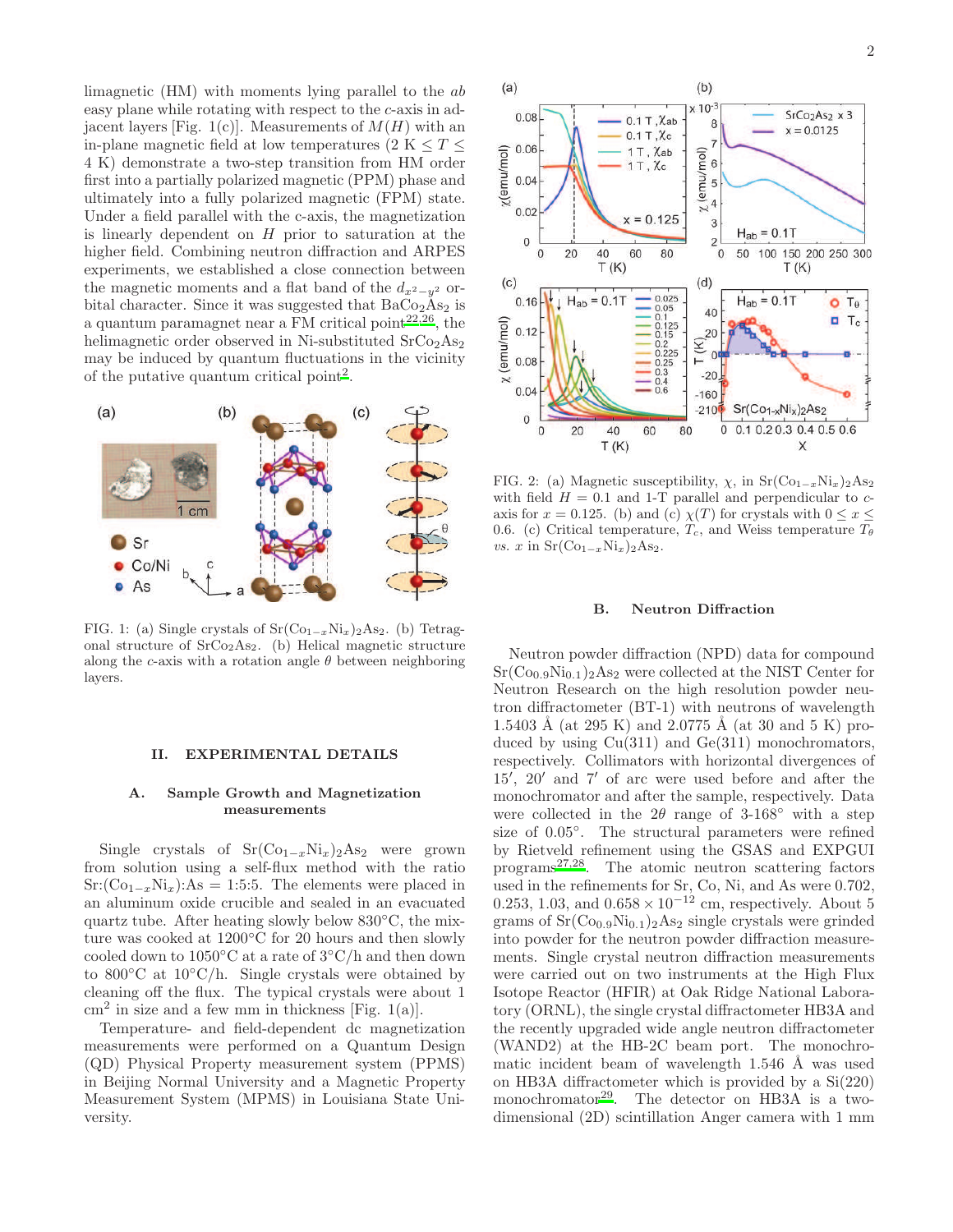spatial resolution. WAND2 uses a monochromatic beam with a wavelength of 1.48 Å provided by the  $Ge(311)$ monochromator. It is equipped with a 2D position sensitive detector (PSD), which covers the scattering angles of  $120^{\circ}$  and  $\pm 7.5^{\circ}$  in the horizontal and vertical directions, respectively. An oscillating radial collimator is used before the  $PSD^{30}$  $PSD^{30}$  $PSD^{30}$  On both diffractometers the sample was inserted into a Closed Cycle Refrigerator that provided a temperature range from 4 K to 300 K.



FIG. 3: (a),(b) M(H) for crystals with  $0 \leq x \leq 0.6$ . (c)  $dM/dH$  vs. H for  $0 \le x \le 0.6$ . (d) Magnetic phase diagram with H and x.  $H_{c1}$  and  $H_{c2}$  are defined in frame (c).  $H_{c2}$  is represented as blue dashed curve where it is poorly determined by the data. The white dashed line is a speculative separation (or crossover) between paramagnetic (PM) and field- induced FM states. PPM refers to the partially polarized magnetic state, and FPM means fully polarized magnetic state.

For single crystal diffraction measurements on  $Sr(Co_{0.9}Ni_{0.1})_2As_2$ , we define the momentum transfer Q in three-dimensional reciprocal space in  $\mathring{A}^{-1}$  as  $\mathbf{Q} =$  $H\mathbf{a}^* + K\mathbf{b}^* + L\mathbf{c}^*$ , where H, K, and L are Miller indices and  $\mathbf{a}^* = \hat{\mathbf{a}} 2\pi/a$ ,  $\mathbf{b}^* = \hat{\mathbf{b}} 2\pi/b$ ,  $\mathbf{c}^* = \hat{\mathbf{c}} 2\pi/c$  with  $a = b \approx 3.95 \text{ Å}$ , and  $c = 11.62 \text{ Å}$ .

#### C. Angle-resolved Photoemission Spectroscopy (ARPES)

ARPES measurements were performed at the Dreamline beam line of the Shanghai Synchrotron Radiation Facility using a Scienta DA80 analyzer and at the beam line 13U of the National Synchrotron Radiation Laboratory (Hefei) equipped with a Scienta R4000 analyzer. The energy and angular resolutions were set to 15 meV and



FIG. 4: Effective magnetic moment,  $\mu_{eff}$ , by fits of the C-W law to the magnetic susceptibility above  $T_c$ , and saturated magnetic moment,  $\mu_{sat}$ , vs. x. The large ratio of  $\mu_{eff}/\mu_{sat}$ reflects the itinerant nature of magnetism.

0.2°, respectively. Samples were cleaved in situ, yielding flat mirror-like (001) surfaces. During the measurements, the temperature was kept at 20 K and the pressure was maintained better than  $5 \times 10^{-11}$  Torr.

#### III. RESULTS

#### Magnetization and magnetic susceptibility data

The magnetic susceptibility  $\chi(T)$  measured for  $Sr(Co<sub>1-x</sub>Ni<sub>x</sub>)<sub>2</sub>As<sub>2</sub> with  $x = 0.125$  is shown in Fig. 2(a).$ We find a clear magnetic phase transition at  $T_c = 22$  K, characterized by a maximum in  $d(\chi \cdot T)/dT^{31}$  $d(\chi \cdot T)/dT^{31}$  $d(\chi \cdot T)/dT^{31}$  for  $H = 1$ kOe and  $H$  both parallel and perpendicular to the  $c$ axis. For  $H = 0.1$  T,  $\chi(T < T_c)$  displays a strong dependence on the direction of  $H$  relative to the crystalline lattice, exhibiting a behavior typical of AF order. In contrast to the A-type AF order in  $CaCo<sub>2</sub>As<sub>2</sub>$  where spins are ordered along the c-axis, the anisotropy of  $\chi(T)$  for  $Sr(Co_{1-x}Ni_x)_2As_2$  clearly indicates that while the system is isotropic at high temperature, the spins are aligned in ab plane below  $T_c^{24}$  $T_c^{24}$  $T_c^{24}$ , exhibiting the typical behavior of AF magnet with an easy plane. By fitting the high temperature susceptibility (80−200 K) with the Curie-Weiss law  $[\chi(T) \propto (T - T_{\theta})^{-1}]$ , we find a positive  $T_{\theta}$  ( $\approx 28$  K for  $H_{ab}$  and 25K for  $H_c$ <sup>[24](#page-10-17)</sup>, suggesting that the system is dominated by FM interactions.

In classical molecular-field theory<sup>[32](#page-10-25)</sup>, the parameter  $f \equiv T_{\theta}/T_c$  is usually found to be smaller than 1 with  $-\infty < f < -1$  for antiferromagnets and 1 for ferromagnets. This is because the real transition (either FM or AF) has to arise before the divergence of  $\chi(q)$  which describes the instability of the system towards a particular magnetic state. Therefore, the divergence of Curie-Weiss susceptibility at  $T_{\theta} > T_c$  ( $f > 1$ ) reflects that the system is near a FM instability. However, a suppression of the uniform susceptibility  $[\chi(q=0)]$  above  $T_c$  indicates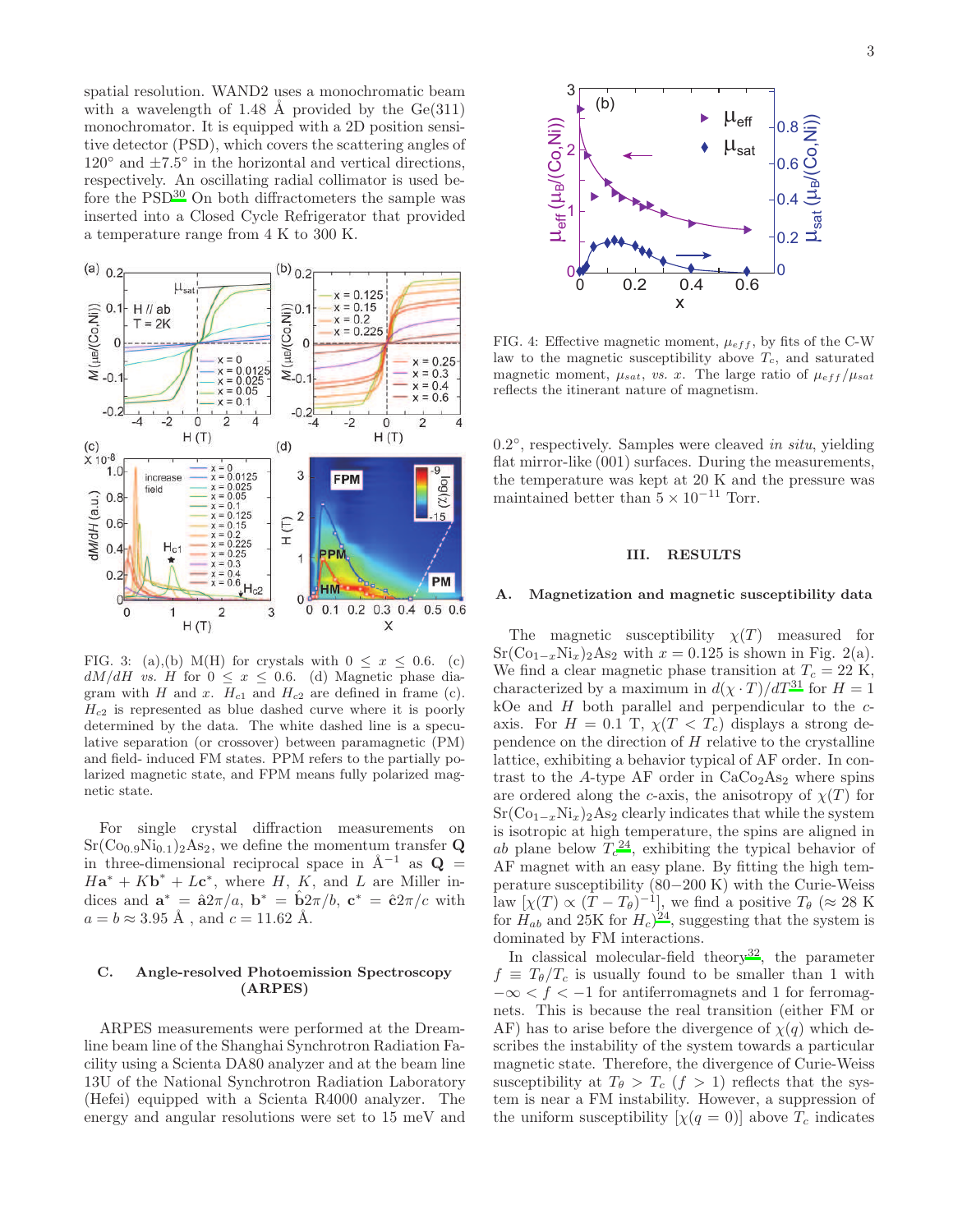

FIG. 5: (a),(b)  $M_{ab}$  and  $dM_{ab}/dH$  vs. H at temperatures identified in the figures. (c) Phase diagram determined from data in frames (a) and (b). Dahsed line is a speculative crossover separating the fully polarized magnetic, FPM, and paramagnetic, PM, phases. PPM denotes the partially polarized magnetic phase. (d) Three dimensional phase diagram combining Fig.2(d), 3(d) and  $7(c)$ .

the influence of low dimensionality since a 2D isotropic Heisenberg system cannot exhibit magnetic order above  $T = 0$ . This strongly suggests quantum fluctuations may play a significant role. In addition, the large enhancement of  $\chi_{ab}(T < T_c)$  with in-plane field at  $H = 1$  T suggests the existence of a field-induced meta-magnetic transition.

In order to understand the evolution of this magnetic state with x, we systematically explore  $\chi(T)$  for  $Sr(Co_{1-x}Ni_x)_2As_2$  single crystals. In Fig. 2(b), we show magnetic susceptibility of stoichiometric  $SrCo<sub>2</sub>As<sub>2</sub>$  and slightly Ni-doped Sr( $\text{Co}_{1-x}\text{Ni}_x$ )<sub>2</sub>As<sub>2</sub> with  $x = 0.0125$ . There is a broad maximum arising around 100 K for  $x = 0$  and 50 K for  $x = 0.0125$ , similar to previous report on  $\text{SrCo}_2\text{As}_2{}^{19}$  $\text{SrCo}_2\text{As}_2{}^{19}$  $\text{SrCo}_2\text{As}_2{}^{19}$  in which the maximum in  $\chi(T)$  was attributed to a cross-over from a coherent to an incoherent Fermi liquid state with increasing  $T$ . However, we note that this broad maximum also exists in other itinerant magnetic materials in the proximity to ferromagnetism, such as  $CrGe<sup>33</sup>$  $CrGe<sup>33</sup>$  $CrGe<sup>33</sup>$ . The gradual suppression with Ni substitution might suggest its close relationship with the novel magnetic phase observed in compounds with larger Ni substitution. With larger x as shown in Fig. 2(c), we see that the magnetic transition temperature depends on  $x$  in a systematic way creating a dome-like feature in the x-T phase diagram with a maximum  $T_c$  at  $x \sim 0.1$ [Fig. 2(d)]. In Fig. 2(d), we summarize  $T_{\theta}$  by fitting the Curie-Weiss form to  $\chi(T)$  for  $0 \le x \le 0.6^{24}$  $0 \le x \le 0.6^{24}$  $0 \le x \le 0.6^{24}$ . Curiously,

for Ni concentrations within the dome of magnetic ordering, the dominant interaction, as assessed by  $T_{\theta}$ , is ferromagnetic  $(T_{\theta} > 0)$  with  $f > 1$ , while an AF interaction  $(T_{\theta} < 0)$  dominates outside this dome. The concurrence of the HM phase transition and the positive  $T_{\theta}$  strongly indicates that the magnetic order is driven by FM interactions.



FIG. 6: Magnetization,  $M$ , vs. magnetic field,  $H$  with  $H$  parallel to the c-axis at a variety of Ni concentrations.

In Figs. 3(a) and (b), we applied a magnetic field along the *ab*-plane and measured  $M(H)$  for a series of Ni concentrations. Field-induced meta-magnetic transitions associated with the reorientation of magnetic moments are clearly observed in the magnetically ordered compounds. In Fig. 3(a), for example, at  $x = 0.1$ , the system is in a helical magnetic ground state at low temperatures. The magnetization displays a linear dependence on the inplane magnetic field at low field  $[Fig. 3(c)]$ . As the field increases, a partially polarized magnetic (PPM) intermediate state arises at  $H_{c1} \sim 0.5$  T. This transition is clearly observed in  $\chi(H) \equiv dM/dH$  as a sharp peak which defines the critical field as  $H_{c1}$  [Fig. 3(c)]. The magnetization around  $H_{c1}$  exhibits hysteresis behavior<sup>[24](#page-10-17)</sup> with magnetic field, implying a first-order transition. In the intermediate state, the susceptibility displays a plateau between  $H_{c1}$  and  $H_{c2}$  beyond which the system evolves into a fully polarized magnetic (FPM) state. Furthermore, as the Ni concentration changes, the plateau in  $\chi(H)$  shrinks and disappears for  $x < 0.05$  or  $x \ge 0.2$ , such that the determination of  $H_{c2}$  in these regions is somewhat ambiguous. Therefore, we employed a blue dashed line in the  $x$ -H phase diagram to represent the poorly defined  $H_{c2}$  [Fig. 3(d)]. We have included the magnetic susceptibility ( $\chi \equiv dM/dH$ ) as a color plot (log scale) in Fig. 3(d) to emphasize the clear delineation of magnetic phases.

In Fig. 4, the effective magnetic moment,  $\mu_{eff}$ , estimated from the Curie constant, and the saturated magnetic moment,  $\mu_{sat}$ , according to the high field magnetization, are presented. The magnitude of the effective moment is similar to that for an  $S=1/2$  system while  $\mu_{sat}$  is about one order of magnitude smaller for  $x > 0.05$ . This renders a large Rhodes-Wholfarth ratio,  $\mu_{eff}$  /  $\mu_{sat}$ , sug-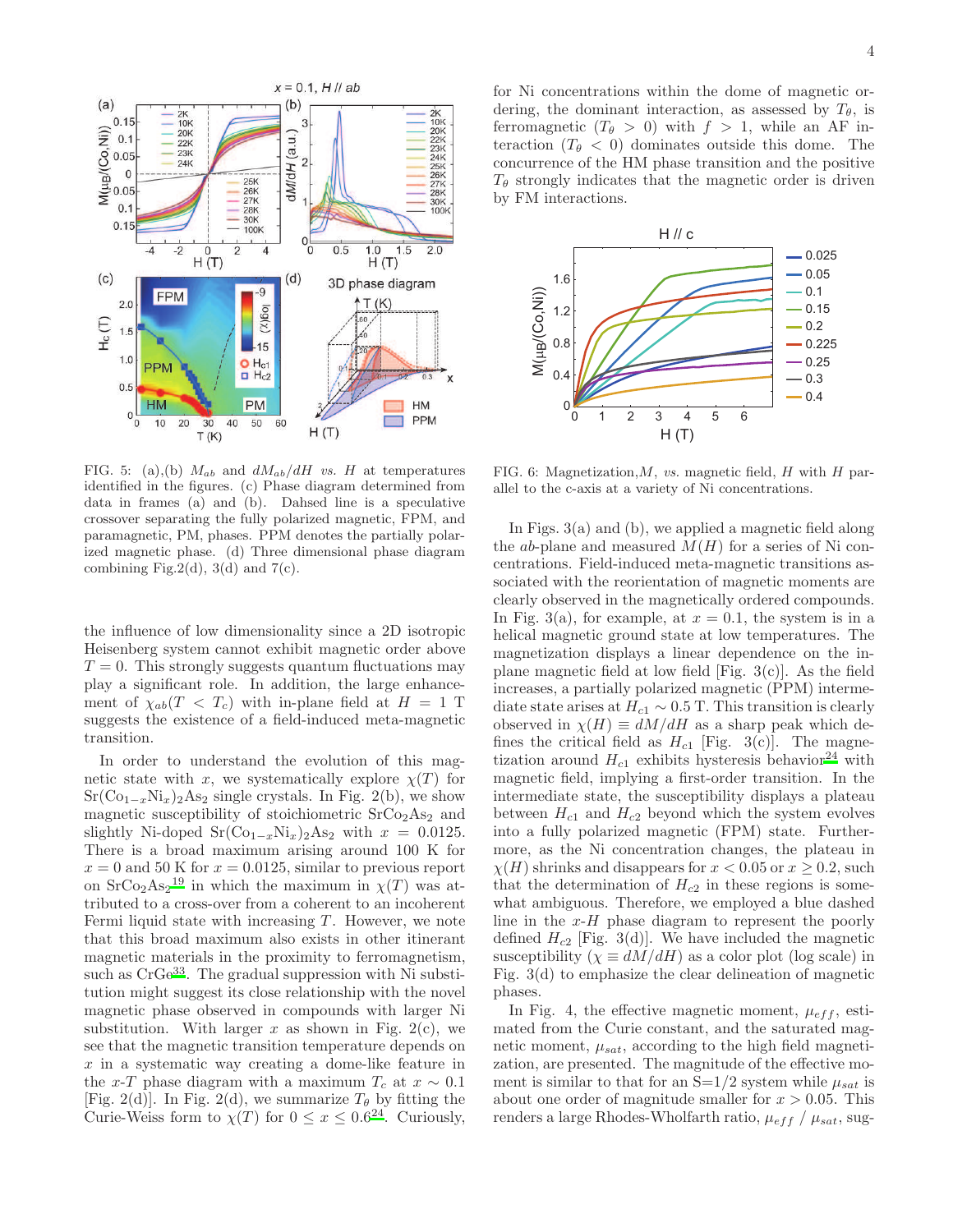

FIG. 7: (a) Neutron diffraction measurements on  $Sr(Co_{0.9}Ni_{0.1})_2As_2$  in the  $[H, H, L]$  plane<sup>24</sup>. (b) One- $Sr(\text{Co}_{0.9}\text{Ni}_{0.1})_2\text{As}_2$  in the  $[H, H, L]$  plane<sup>[24](#page-10-17)</sup>. (b) Onedimensional cut along the  $[0, 0, L]$  direction in (a). The intensities at  $(0,0,L)$  with  $L =$  odd number are due to double scatterin[g](#page-10-27)<sup>34</sup>. (c) Temperature dependence of the magnetic peak at  $Q = (0, 0, 1.44)$ .

gesting that the magnetism in this system is itinerant in character.



FIG. 8: Integrated intensity of magnetic Bragg peaks. The dashed curve is the magnetic form factor of  $Co<sup>2+</sup>$  using a spherical approximation. The solid curves are magnetic form factors for the  $d_{x^2-y^2}$  orbital multiplied with a polarization factor along different measured directions for a helical order. Red, brown and blue are along the  $[0, 0, L]$ ,  $[1, 1, L]$ , and  $[2, 0, L]/[0, 2, L]$  directions, respectively.

In Figs. 5(a) and (b), we investigated the temperature dependence of  $M(H)$  and  $\chi(H)$  for  $Sr(\mathrm{Co}_{1-x}\mathrm{Ni}_x)_2\mathrm{As}_2$ with  $x = 0.1$ . The plateau in  $\chi(H)$  was observed at all temperatures below  $T_c$  [Fig.5(b)]. We note that even in the paramagnetic state, the magnitude at  $T = 30$ K is dramatically enhanced as the system approaches the magnetic transition temperature, in comparison with that at a higher temperature of  $T = 100$  K. Based on these measurements, a  $H$ -T phase diagram for  $x = 0.1$  is

presented in Fig. 5(c) and a schematic three-dimensional  $(H-T-x)$  phase diagram is shown in Fig. 5(d). In Fig. 6, we plot the magnetization of  $Sr(Co_{1-x}Ni_x)_2As_2$  over a range of  $x$  with field parallel to the  $c$ -axis. The magnetization at low fields has a linear dependence on field, before saturating at higher fields. In summary, our magnetization and susceptibility measurements on  $Sr(Co_{1-x}Ni_x)_{2}As_2$  are consistent with the magnetic behavior of a system with helical spin order. However, further neutron diffraction measurements are required to determine the magnetic structure of the ground state.



FIG. 9: Plot of the ARPES intensity at  $E_F$  of  $Sr(Co<sub>1-x</sub>Ni<sub>x</sub>)<sub>2</sub>As<sub>2</sub> with x = 0.1, 0.2, 0.4, and 0.6. A com$ plex structure of Fermi surfaces is observed and the topology changes dramatically from  $x=0.1$  to  $x=0.6$  due to the existence of flat band dispersion. The dashed lines curves are guide to the eye.

#### B. Neutron diffraction

In order to understand the changes that occur with  $x$  in  $Sr(Co<sub>1-x</sub>Ni<sub>x</sub>)<sub>2</sub>As<sub>2</sub>$ , we probed the magnetic structure at zero field and  $T = 4$  K for  $x = 0.1$  via neutron diffraction experiments. We chose to explore a  $Sr(Co<sub>0.9</sub>Ni<sub>0.1</sub>)<sub>2</sub>As<sub>2</sub>$ single crystal as these samples displayed the highest  $T_c$ with one of the largest  $\mu_{sat}$  for this series. Figure 7(a) displays the neutron diffraction pattern in the  $[H, H, L]$ scattering plane. Incommensurate peaks at  $(0, 0, n \pm q)$ with *n* an even integer and  $q = (0, 0, 0.56)$  are clearly observed in Fig 7(b), manifesting either a planar spiral or sinusoidal magnetic structure. However, a sinusoidal magnetic structure is unlikely in this material since it requires a uniaxial spin anisotropy along either the a or b axis and therefore breaks the tetragonal symmetry of the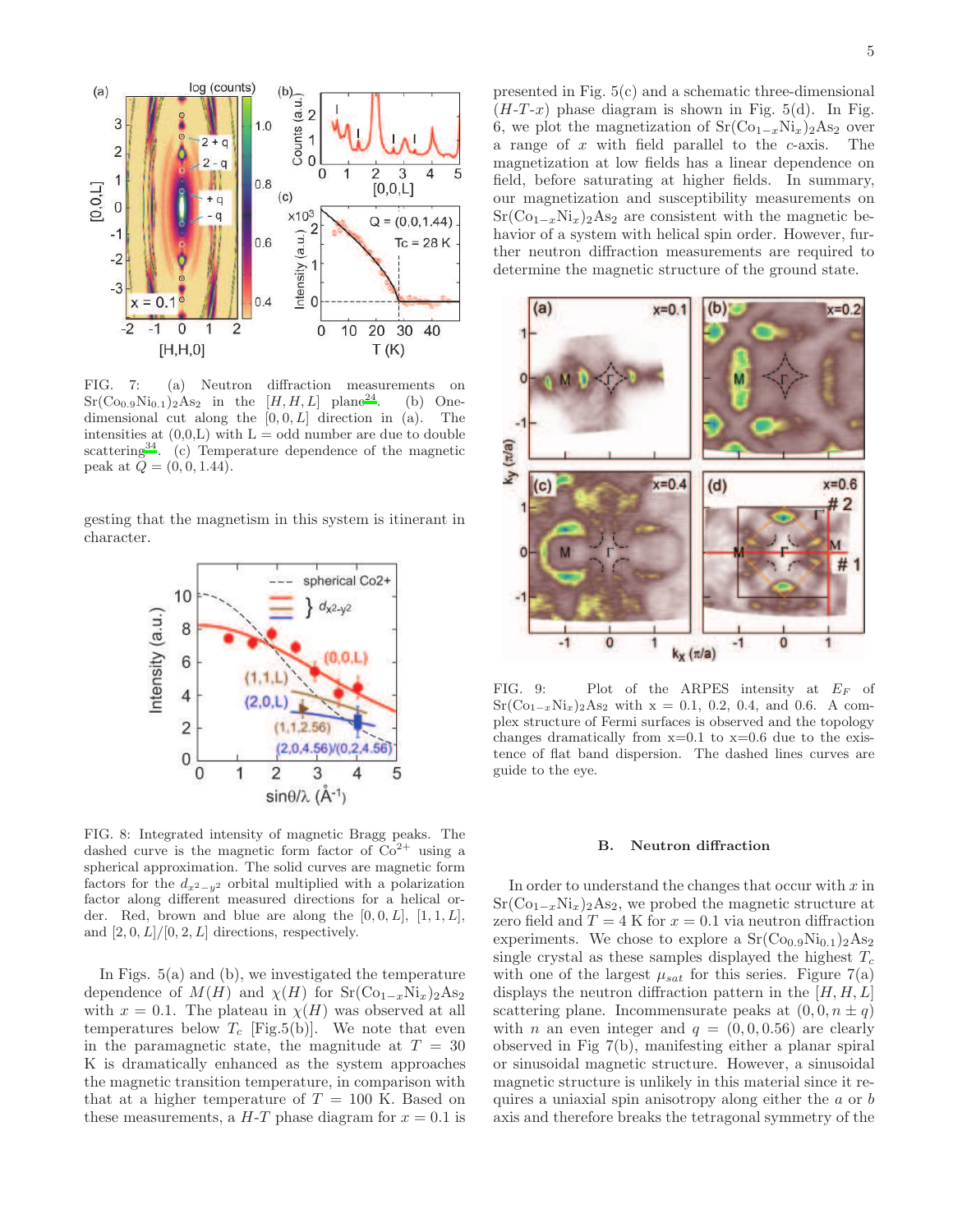

FIG. 10: Intensity plots of the band dispersion along theΓ-M (a-d) and Z-A (e-h) directions from ARPES measurements for x  $= 0.1, 0.2, 0.4, \text{ and } 0.6.$ 

underlying crystalline lattice $24$ . This is substantially different from the collinear  $AF$  order in iron pnictides<sup>[13](#page-10-6)</sup> or the commensurate A-type AF order in  $CaCo<sub>2</sub>As<sub>2</sub><sup>35</sup>$  $CaCo<sub>2</sub>As<sub>2</sub><sup>35</sup>$  $CaCo<sub>2</sub>As<sub>2</sub><sup>35</sup>$ . In  $EuCo<sub>2</sub>As<sub>2</sub><sup>36</sup>$  $EuCo<sub>2</sub>As<sub>2</sub><sup>36</sup>$  $EuCo<sub>2</sub>As<sub>2</sub><sup>36</sup>$ , a similar helical order has been observed. However, the magnetic moments are localized on Eu sites with  $S = 7/2$ , in contrast to the itinerant magnetism in  $Sr(Co_{1-x}Ni_x)_2As_2$ , implying the underlying physics is significantly different. In addition, the dissimilar spin anisotropy between  $CaCo<sub>2</sub>As<sub>2</sub><sup>37</sup>$  $CaCo<sub>2</sub>As<sub>2</sub><sup>37</sup>$  $CaCo<sub>2</sub>As<sub>2</sub><sup>37</sup>$  and  $Sr(Co<sub>1-x</sub>Ni<sub>x</sub>)<sub>2</sub>As<sub>2</sub>$ suggests a change from an easy-axis to an easy-plane spin anisotropy<sup>[38](#page-10-31)</sup>. Furthermore, the value of q is close but not equal to  $(0, 0, 0.5)$  indicating a short pitch for the helix, about 4 Co-layers or 2 unit cells, resulting in spins on adjacent Co-layers being nearly perpendicular. This severely constrains the likely exchange interaction responsible for the magnetism. Figure 7(c) demonstrates the T -dependence of the scattering intensity at  $Q = (0, 0, 1.44)$ . The  $T_c$  of 28 K agrees well with that determined from  $\chi(T)$  in Fig. 2(c). A longitudinal scan along the  $[0, 0, L]$  direction at 4 K (Fig. S4 in Ref.<sup>[24](#page-10-17)</sup>) indicates that the magnetic ordering is long-range within the current instrumental resolution.

In Fig. 8, we show the magnetic intensity from neutron diffraction measurements in comparison with the calculated structure factor for helical order. We employed a  $d_{x^2-y^2}$  magnetic form factor for Co<sup>2+</sup> ions<sup>[24](#page-10-17)[,39](#page-10-32)</sup> and the results (solid lines) are in good agreement with our neutron diffraction measurements. This agreement suggests that the magnetic moments in  $Sr(Co_{1-x}Ni_x)_2As_2$ are closely associated with electrons having  $d_{x^2-y^2}$  orbital character. The spherical  $\text{Co}^{2+}$  magnetic form factor (dashed curve ) is plotted for comparison and is a much poorer representation of our data.

#### C. Electronic band structure

In nominally pure  $SrCo<sub>2</sub>As<sub>2</sub>$ , a flat band exists at an energy just above the Fermi level near the M point of the Brillouin Zone  $(BZ)^{17,20}$  $(BZ)^{17,20}$  $(BZ)^{17,20}$  $(BZ)^{17,20}$ . Substitution of Ni is expected to raise  $E_F$  so that this flat band is partially occupied resulting in  $E_F$  being closer to a Van Hove singularity. To establish the connection between the helical magnetic phase and this flat band, we carried out ARPES experiments on a series of  $Sr(C_{01-x}Ni_x)_{2}As_{2}$ samples  $(x = 0, 0.1, 0.2, 0.4, 0.6)$  to map out their electronic structures. We show in Fig. 9 the Fermi surfaces of  $Sr(Co_{1-x}Ni_x)_{2}As_2$  with  $x = 0.1, 0.2, 0.4, 0.6$ as measured by ARPES. A diamond-shaped electron-like Fermi surface (dashed curve) is observed at the  $\Gamma$  point in the sample with  $x = 0.1$ , similar to that observed in nominally pure  $Sr(Ba)Co<sub>2</sub>As<sub>2</sub><sup>17,21</sup>$  $Sr(Ba)Co<sub>2</sub>As<sub>2</sub><sup>17,21</sup>$  $Sr(Ba)Co<sub>2</sub>As<sub>2</sub><sup>17,21</sup>$  $Sr(Ba)Co<sub>2</sub>As<sub>2</sub><sup>17,21</sup>$ . This band is associated with a  $d_{x^2-y^2}$  orbital and has flat dispersion. It is likely responsible for in-plane ferromagnetism and the observed helimagnetic order. We note that as the Ni concentration increases, this Fermi surface opens along the  $\Gamma$ -*M* direction, and is further separated at  $x = 0.6$ , consistent with the fact that the flat band shifts down below the Fermi level.

In Fig. 10, we display the cuts of ARPES spectra along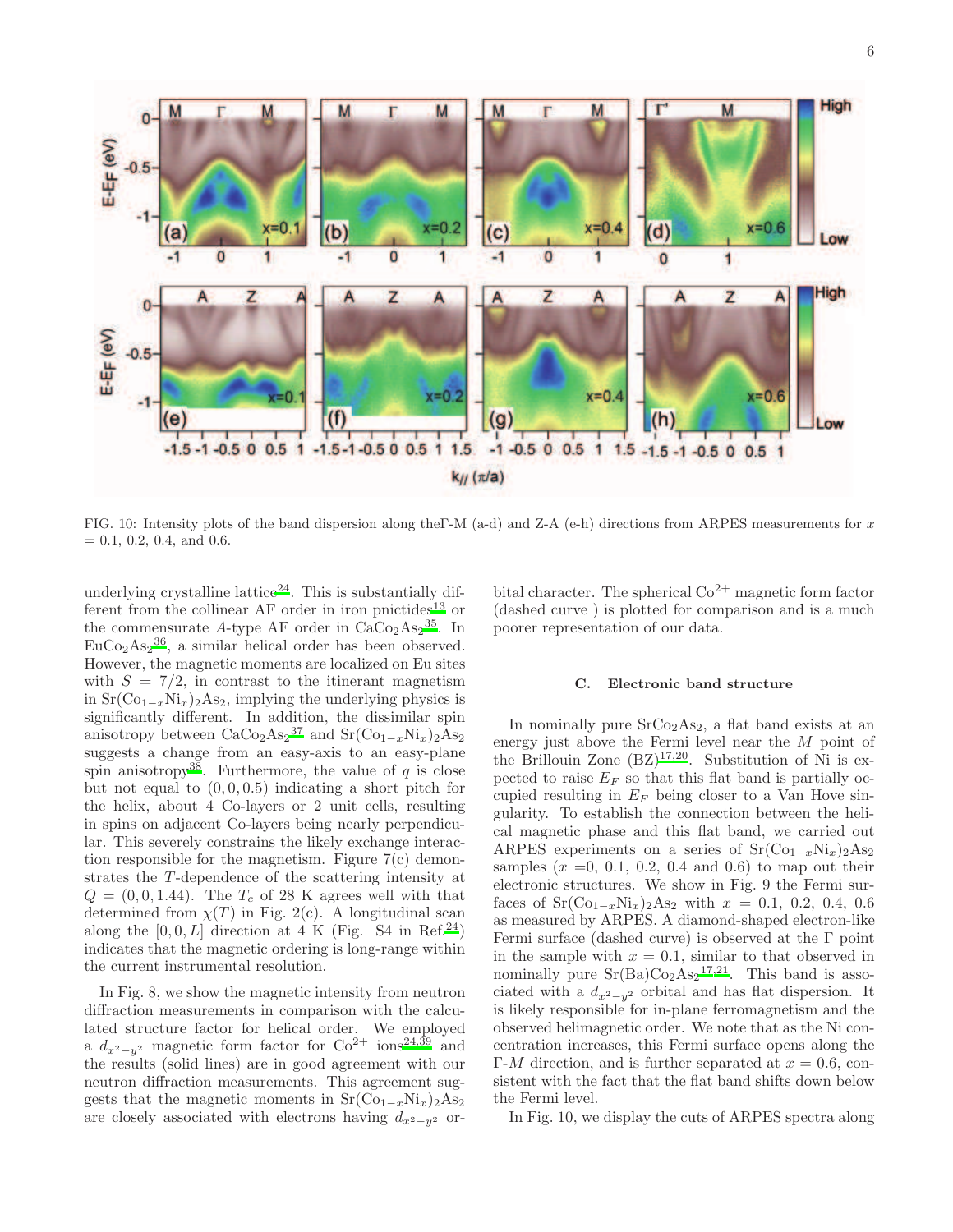

FIG. 11: (a) and (b) ARPES Intensity plot and its second derivative along the cut  $#1$  direction as shown in Fig. 9 (d). (c) and (d) ARPES spectra along the cut  $#2$  direction and its corresponding Energy distribution curve (EDC).

the  $\Gamma$ -*M* and *Z*-*A* directions for these samples. While there are barely changes in in  $x = 0.1$ , 0.2 and 0.4 samples, the whole band structure suddenly shifts down for  $x = 0.6$ . This shows that the flat band along the Γ-M direction sinks below the  $E_F$  and thus is only observed in ARPES spectra of Fig. 10(d). In order to further prove the existence of the flat band, we made two cuts along both the horizontal and vertical directions labeled as red lines in Fig. 9(d) (for  $x = 0.6$ ) and display these in Fig. 11. Figures  $11(a)$  and (c) are the intensity plots of band dispersion along the cut 1 and cut 2 directions. A nearly flat band dispersion around −0.4 eV with an electron-like band minimum at the Γ point is realized in both cuts. These flat band spectra typically have low intensity in  $ARPES<sup>40</sup>$  $ARPES<sup>40</sup>$  $ARPES<sup>40</sup>$ , but are clearly resolved in the second-derivative plot [Fig.11(b)] and the energy distribution curves (EDCs) [Fig.11(d)].

To investigate the x-dependence of this flat band, we show the EDC cuts at the M point for samples with  $0 \leq x \leq 0.6$  in Fig. 12(a). One peak close to  $E_F$  associated with the flat band is identified by the arrows and is degenerate with another electronic band at the  $M$  point<sup>[17](#page-10-10)[,20](#page-10-13)</sup>. The Fermi-Dirac function cuts off ARPES

spectra at  $E_F$  affecting the shape of these peaks. To avoid this effect, we use the symmetrized EDCs to determine whether the band is located below or above the Fermi energy. Similar methods have been applied to determine small superconducting gaps in iron based superconductors<sup>[41](#page-10-34)</sup> [Fig. 12(b)]. A central peak at  $E_F$ manifests that the band is either at or above the Fermi energy and thus gives the lower limit of the band location. We use the value estimated from dynamic mean field theory (DMFT) calculations on pure  $SrCo<sub>2</sub>As<sub>2</sub>$  in previous work $17,20$  $17,20$  as the upper limit and the results are summarized in Fig. 12(c). The shading area roughly establishes the evolution of the energy location of the flat band with Ni substitution. It is clear that the band shifts with  $x$ at  $x < 0.4$  much more slowly than at larger x. This is a manifestation of the large density of states (DOS) of the flat band for electrons filling as it shifts across  $E_F$  $(0 < x < 0.4)$ . This flat band has  $d_{x^2-y^2}$  orbital character and makes a significant contribution to DOS near the Fermi energy<sup>[17](#page-10-10)</sup>. Our ARPES results for  $0 \le x \le 0.6$ confirm that this flat band is partially occupied for the range of  $x$  with helimagnetism, and suggest that the helical magnetic phase is closely associated with this band.



FIG. 12: (a) Energy distribution curves (EDCs) at the M point for  $Sr(Co_{1-x}Ni_x)_2As_2$  with  $x = 0, 0.1, 0.2, 0.4, 0.6$ . Small peaks close to  $E_F$  were identified as residual spectra from the band above the Fermi level truncated by Fermi-Dirac function. (b) Symmetrized EDCs. The peaks at  $E_F$ in symmetrized EDCs set the lower limit of the energy location of the flat band within the instrumental resolution. (c) Energy location of the flat band determined by ARPES and that from DMFT calculatio[n](#page-10-13)<sup>20</sup> for  $x = 0$  which we used as the upper limit. The shaded area is a guide to the eye. The evolution of the energy of the flat band with respect to the Fermi level is demonstrated.

#### IV. DISCUSSION AND CONCLUSION

In  $ACo<sub>2</sub>As<sub>2</sub>$  systems, density functional theory (DFT) plus DMFT calculations suggest that FM instabilities are due to a flat band residing near the  $E_F$ . However, experiments show an evolution from AF order in  $CaCo<sub>2</sub>As<sub>2</sub><sup>18,35</sup>$  $CaCo<sub>2</sub>As<sub>2</sub><sup>18,35</sup>$  $CaCo<sub>2</sub>As<sub>2</sub><sup>18,35</sup>$  $CaCo<sub>2</sub>As<sub>2</sub><sup>18,35</sup>$  to paramagnetism in  $BaCo<sub>2</sub>As<sub>2</sub><sup>22</sup>$  $BaCo<sub>2</sub>As<sub>2</sub><sup>22</sup>$  $BaCo<sub>2</sub>As<sub>2</sub><sup>22</sup>$  (or  $Ba(Fe_{1/3}Co_{1/3}Ni_{1/3})_2As_2^{26})$  $Ba(Fe_{1/3}Co_{1/3}Ni_{1/3})_2As_2^{26})$  $Ba(Fe_{1/3}Co_{1/3}Ni_{1/3})_2As_2^{26})$  with evidence for a nearby FM critical point<sup>[22](#page-10-15)[,26](#page-10-19)</sup>. This indicates that the magnetism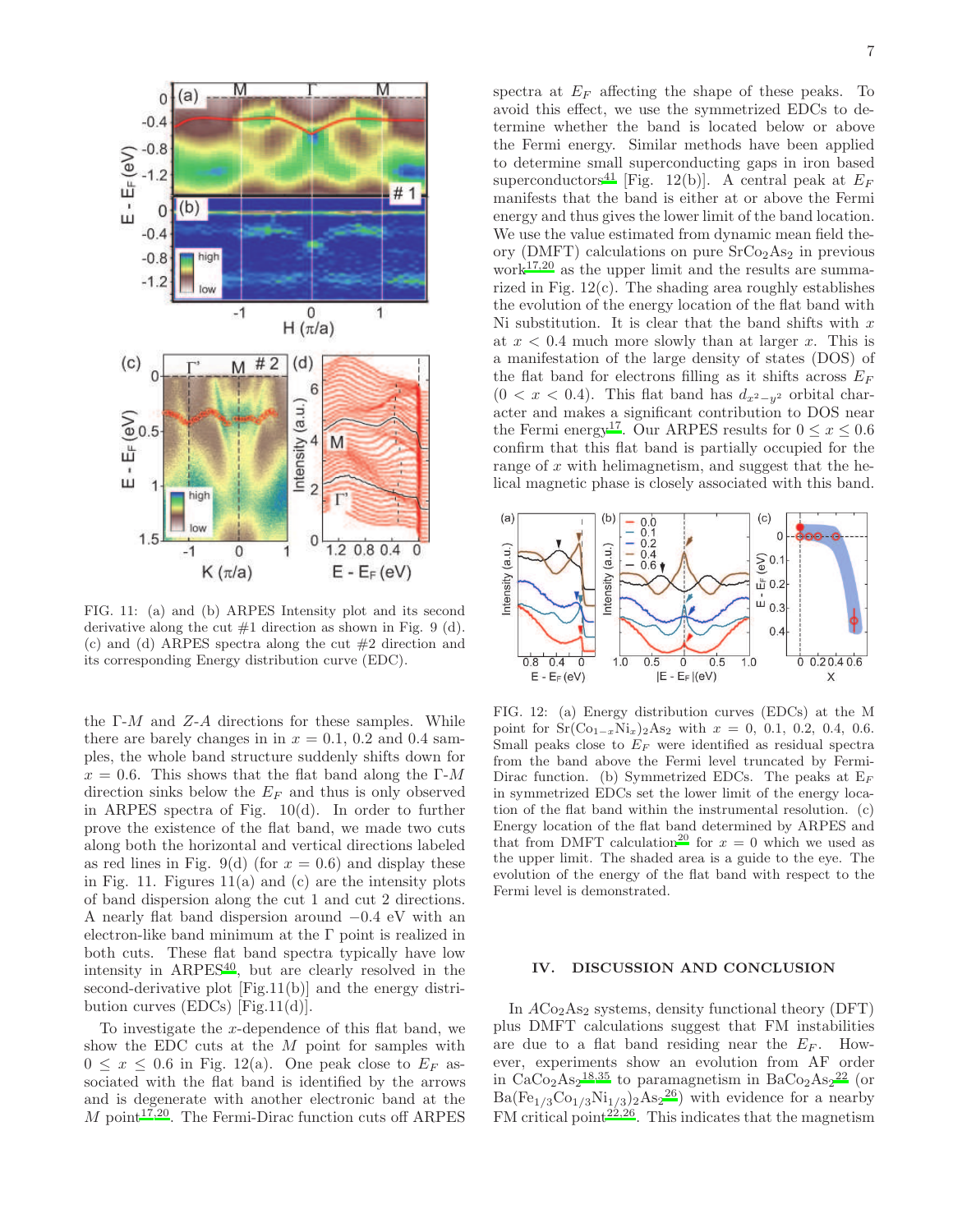can be tuned by chemical substitution. In  $SrCo<sub>2</sub>As<sub>2</sub>$ , previous inelastic neutron scattering experiments $17$  revealed the coexistence of FM and AF spin fluctuations. It is likely that the fine tuning of these fluctuations by chemical substitution induces the observed magnetic order in  $Sr(Co_{1-x}Ni_{x})_{2}As_{2}.$ 

In many helical magnetic systems such as  $MnSi<sup>42–44</sup>$  $MnSi<sup>42–44</sup>$  $MnSi<sup>42–44</sup>$  $MnSi<sup>42–44</sup>$ or  $Cr_{1/3}NbSe_2^{45,46}$  $Cr_{1/3}NbSe_2^{45,46}$  $Cr_{1/3}NbSe_2^{45,46}$  $Cr_{1/3}NbSe_2^{45,46}$ , the helical magnetic order is induced by the Dzyaloshinskii-Moriya  $(DM)$  interaction<sup>[47](#page-10-39)</sup> arising from the lack of crystalline inversion symmetry. Since  $Sr(Co_{1-x}Ni_x)_{2}As_2$  has a centro-symmetric crystal structure, the DM interaction is absent.In isostructural  $EuCo<sub>2</sub>As<sub>2</sub>$  where a large mangetic moment exists on the Eu sit[e](#page-10-25) $3^2$ , the mechanism for helimagnetism is likely distinct from that in  $Sr(Co_{1-x}Ni_x)_2As_2$ . Here, a classical Heisenberg model with a frustrated nearest-neighboring (NN)  $J_1$  and next-nearest-neighboring (NNN)  $J_2$  be-tween basal planes can produce helical order<sup>[48](#page-10-40)[,49](#page-10-41)</sup>. Such a mechanism of helical order for centro-symmetric materials has been proposed many years ago by incorporating exchange frustration $50$ . However, there are difficulties in applying this model to  $Sr(Co_{1-x}Ni_x)_2As_2$ . First, the effective spin S derived from  $\mu_{eff} = g\sqrt{S(S+1)}$  is only about 1/2, making the validity of classical Heisenberg model  $(S \to \infty)$  questionable. Second, according to the theory, the helical arrangement has a  $q$  given by  $cos(cq) = -J_1/4J_2$  in which c is the inter-layer distance. Therefore, the nearly 90◦ angle between magnetic moments in adjacent layers with  $q \sim \frac{\pi}{2c}$  leads to  $\cos c\theta \sim \cos(\pi/2) = 0$  and thus an almost vanishing NN exchange coupling  $J_1$  which appears to be unrealistic. Higher order exchange couplings such as  $J_3$  may h[e](#page-10-43)lp stabilize the helical state but the phase space<sup>51</sup> for a stable helix with a rotation of  $\sim \pi/2$  angle between adjacent spins is still limited. Third, the RKKY interaction may be responsible for the evolution of magnetism from  $CaCo<sub>2</sub>As<sub>2</sub>$  to  $BaCo<sub>2</sub>As<sub>2</sub>$ , since the different sizes of intercalated ions can tune the inter-layer Co-Co distance and thus the magnitude of exchange interactions. However, the origin of the helimagnetism along the c axis is still ambiguous because an unrealistically large  $k_F$  ( $\sim \frac{\pi}{c}$ ) is required to make  $J_1$  nearly zero via the spatial oscillation of the RKKY interaction.

On the other hand, quantum fluctuations in a paramagnet near a FM instability can make significant contributions to the free energy and stabilize unusual magnetic order<sup>[2](#page-9-5)[,5](#page-9-8)[,6](#page-9-9)</sup>. In Sr(Co<sub>1−x</sub>Ni<sub>x</sub>)<sub>2</sub>As<sub>2</sub>, the  $d_{x^2-y^2}$  band is flat along both the in-plane  $\Gamma - M$  and out-of-plane  $\Gamma - Z$  directions. The massive quantum particle-hole excitations can strongly affect the flat band dispersion at the mean-field level and, as a consequence, a helical magnetic order with certain momenta can be induced. However, the presence of flat band requires physics beyond the conventional itinerant spin density wave (SDW) theory with Fermi surfaces nesting, but may be a realization of the quantum-order-by-disorder mechanism.

In conclusion, we discovered a novel helical magnetic order in  $Sr(Co_{1-x}Ni_2)_2As_2$  and established the phase diagram with systematic studies of the magnetic susceptibility. By combining neutron diffraction and ARPES experiments, we have established a close connection between the  $d_{x^2-y^2}$  flat band and the helical magnetic order. Based on these results, we suggest that the helical magnetic order in  $Sr(Co_{1-x}Ni_x)_2As_2$  is driven by quantum fluctuations and the system is likely in the vicinity of at least one quantum critical point.

Note added: Recently, a paper studying<sup>[52](#page-10-44)</sup> on the same material as the present work was posted on arXiv. The main experimental results of the two studies are consistent with each other.

#### V. ACKNOWLEDGMENTS

We are grateful to Dr. D.L. Gong and Dr. L.Y. Xing for the assistance with data analysis and thank Dr. R.Y. Jin, Dr. J.D. Zhang, and Dr. Ilya Vekhter for helpful discussions. Y.L. would like to thank Dr. Shiliang Li and Dr. Huiqian Luo for providing lab equipment for sample growth and Beijing Normal University for sample characterization during his stay in China. Single crystal growth and the work for neutron scattering were supported by the U.S. NSF DMR-1700081 and the Robert A. Welch Foundation Grant No. C-1839 (P.D.). The MPMS measurements, data analysis, and manuscript preparation were supported by the U.S. Department of Energy under EPSCoR Grant No. [de-sc0012432](http://arxiv.org/abs/de-sc/0012432) with additional support from the Louisiana Board of Regents. The ARPES experiment was performed on the Dreamline beamline, Shanghai Synchrotron Radiation Facility and supported by Ministry of Science and Technology of China (2016YFA0401002) and CAS Pioneer Hundred Talents Program (type C). This research used resources at the High Flux Isotope Reactor, a DOE Office of Science User Facility operated by the Oak Ridge National Laboratory.

- <span id="page-9-0"></span>† Electronic address: [lzh17@mail.sim.ac.cn](mailto:lzh17@mail.sim.ac.cn)
- <span id="page-9-1"></span>‡ Electronic address: [ditusa@phys.lsu.edu](mailto:ditusa@phys.lsu.edu)
- <span id="page-9-2"></span><sup>§</sup> Electronic address: [pdai@rice.edu](mailto:pdai@rice.edu)
- <span id="page-9-4"></span><span id="page-9-3"></span>J. Villain, R. Bidaux, J. P. Carton, R. Conte, J. Phys. 41, 1263(1980).
- <span id="page-9-5"></span> $2$  Andrew G. Green, Gareth Conduit, and Frank Krüger,
- Annu. Rev. Condens. Matter Phys. 9, 59-77 (2018).
- <span id="page-9-6"></span><sup>3</sup> D. Fay, and J. Appel, Phys. Rev. B 22, 3173 (1980).
- <span id="page-9-7"></span> $4$  E. Verlinde, JHEP 04, 029 (2011).
- <span id="page-9-8"></span><sup>5</sup> G.J. Conduit, A.G. Green, and B.D. Simons. Phys. Rev. Lett. 103, 207201 (2009).
- <span id="page-9-9"></span><sup>6</sup> M. Uhlarz, C. Pfleiderer, and S.M. Hayden, Phys. Rev. Lett. 93, 256404 (2004).

<sup>∗</sup> Electronic address: [yuli1@lsu.edu](mailto:yuli1@lsu.edu)